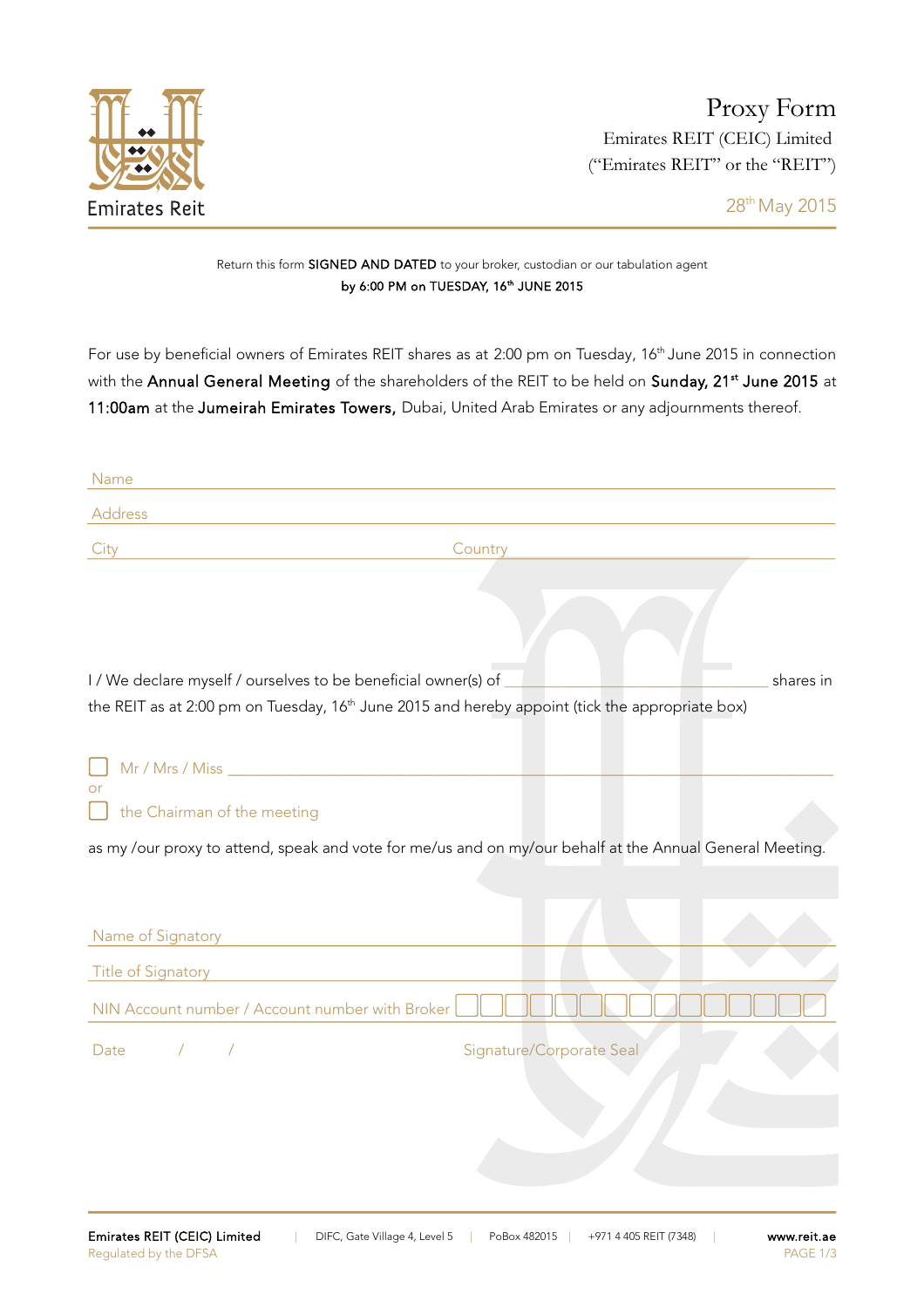I / We direct that the vote(s) shall be cast on the resolution as indicated below (tick the appropriate box).

## Resolution 1

| To approve the declaration of a final dividend of USD 0.04 per ordinary share for financial $\Box$ For           |         |
|------------------------------------------------------------------------------------------------------------------|---------|
| year ending 31 December 2014, such dividend to be paid on or before 30 <sup>th</sup> June 2015 to $\Box$ Against |         |
| shareholders on the register on 16 <sup>th</sup> June 2015.                                                      | Abstain |

## Resolution 2

| To receive and approve the annual report and the accounts of the REIT for the year ended $\Box$ For |                   |
|-----------------------------------------------------------------------------------------------------|-------------------|
| 31 December 2014 together with the director's report and auditor's report on those a Against        |                   |
| accounts.                                                                                           | $\bigcap$ Abstain |

## Resolution 3

| To re-appoint PricewaterhouseCoopers (Dubai Branch) ("PwC") as auditors of the REIT to For<br>hold office until the conclusion of the next annual general meeting at which accounts are | Against                     |
|-----------------------------------------------------------------------------------------------------------------------------------------------------------------------------------------|-----------------------------|
| laid before the shareholders.                                                                                                                                                           | Abstain                     |
|                                                                                                                                                                                         |                             |
|                                                                                                                                                                                         |                             |
| <b>Resolution 4</b>                                                                                                                                                                     |                             |
| To authorise the REIT and Emirates REIT Management (Private) Limited (the "REIT                                                                                                         | $\lfloor \cdot \rfloor$ For |
| Manager") on behalf of the REIT to enter into transactions with Affected Persons (as                                                                                                    | Against                     |
| defined in the Dubai Financial Services Authority ("DFSA") Collective Investment Rules                                                                                                  | Abstain                     |

("CIR")) in accordance with the modified version of Rule 8.3.2 of the CIR set out in the DFSA Modification Notice issued on 6<sup>th</sup> March 2014 (the "Modification Notice").

Note: Please refer to the explanatory notes set out in the Notice of meeting for the full text of the modified version of Rule 8.3.2 of the CIR (as set out in the Modification Notice).